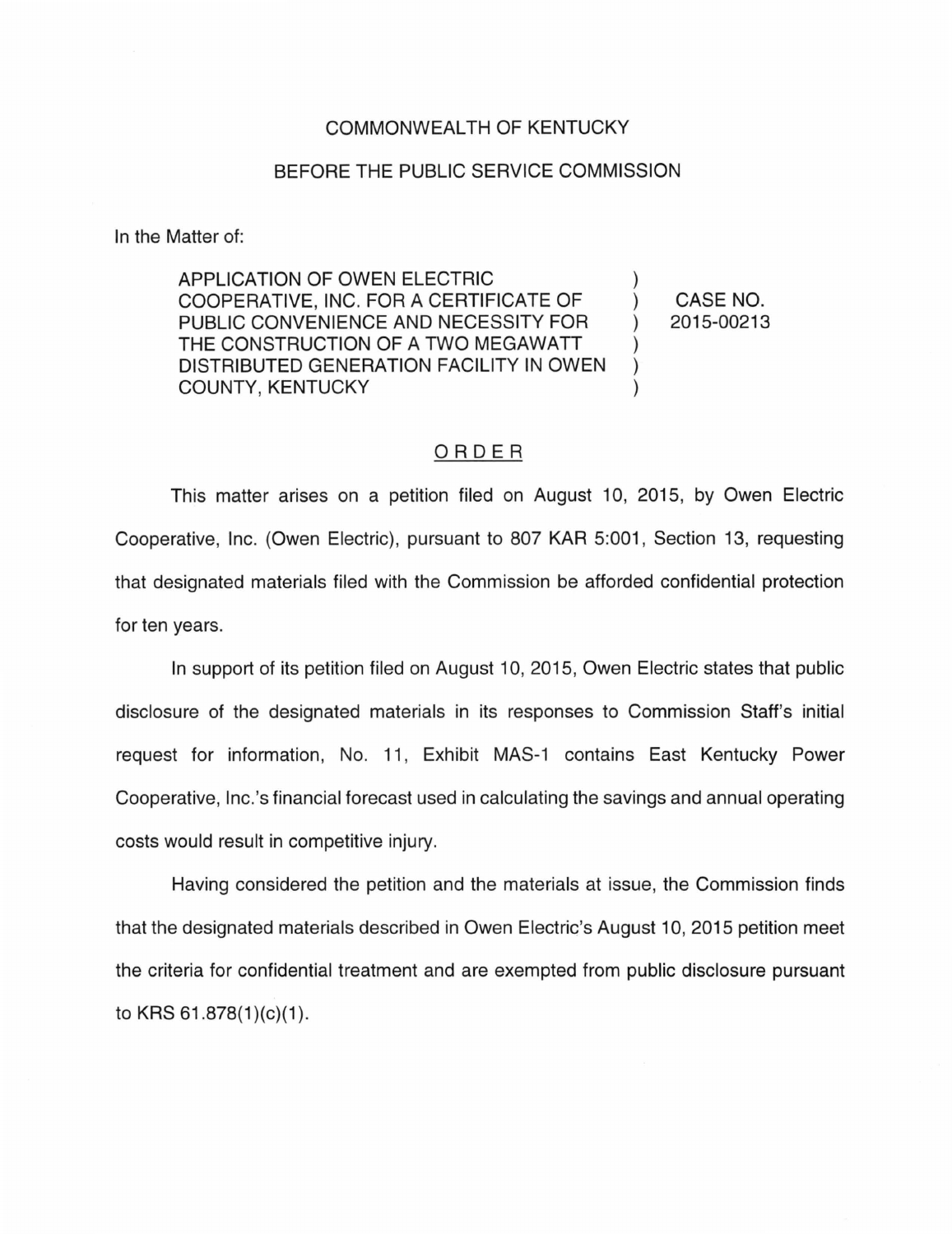IT IS THEREFORE ORDERED that:

1. granted. Owen Electric's August 10, 2015 petition for confidential protection is

2. The designated materials shall not be placed in the public record or made available for public inspection for ten years, or until further Orders of this Commission.

3. Use of the designated materials in any Commission proceeding shall be in compliance with 807 KAR 5:001 , Section 13(9).

4. Owen Electric shall inform the Commission if the designated materials become publicly available or no longer qualify for confidential treatment.

5. If a non-party to this proceeding requests to inspect the designated materials granted confidential treatment by this Order and the period during which the materials have been granted confidential treatment has not expired, Owen Electric shall have 30 days from receipt of written notice of the request to demonstrate that the materials still fall within the exclusions from disclosure requirements established in KRS 61.878. If Owen Electric is unable to make such demonstration, the requested materials shall be made available for inspection. Otherwise, the Commission shall deny the request for inspection.

6. The Commission shall not make the designated materials available for inspection for 30 days following an Order finding that the materials no longer qualify for confidential treatment in order to allow Owen Electric to seek a remedy afforded by law.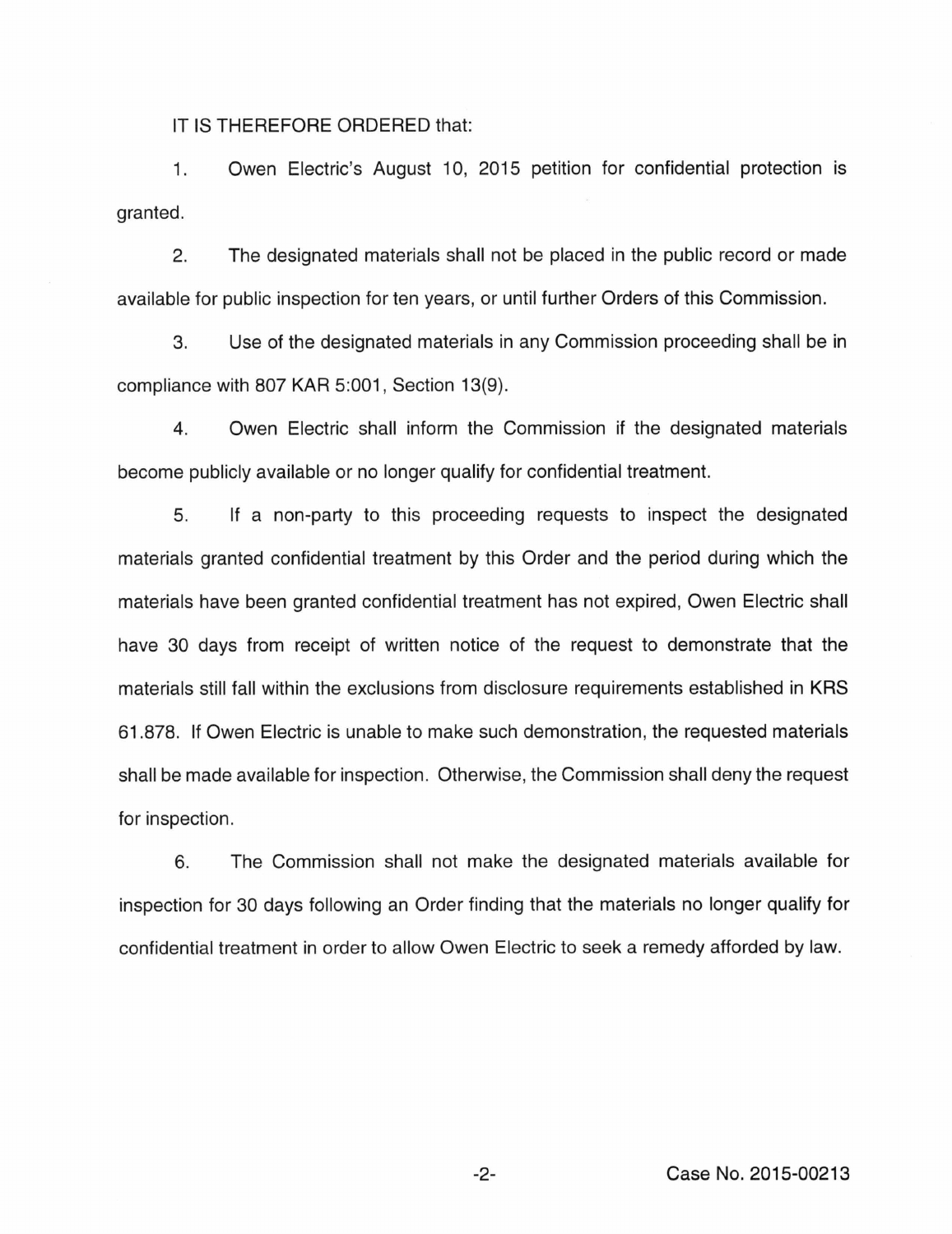By the Commission



ATTEST: V **TOC Executive Director** 

Case No. 2015-00213